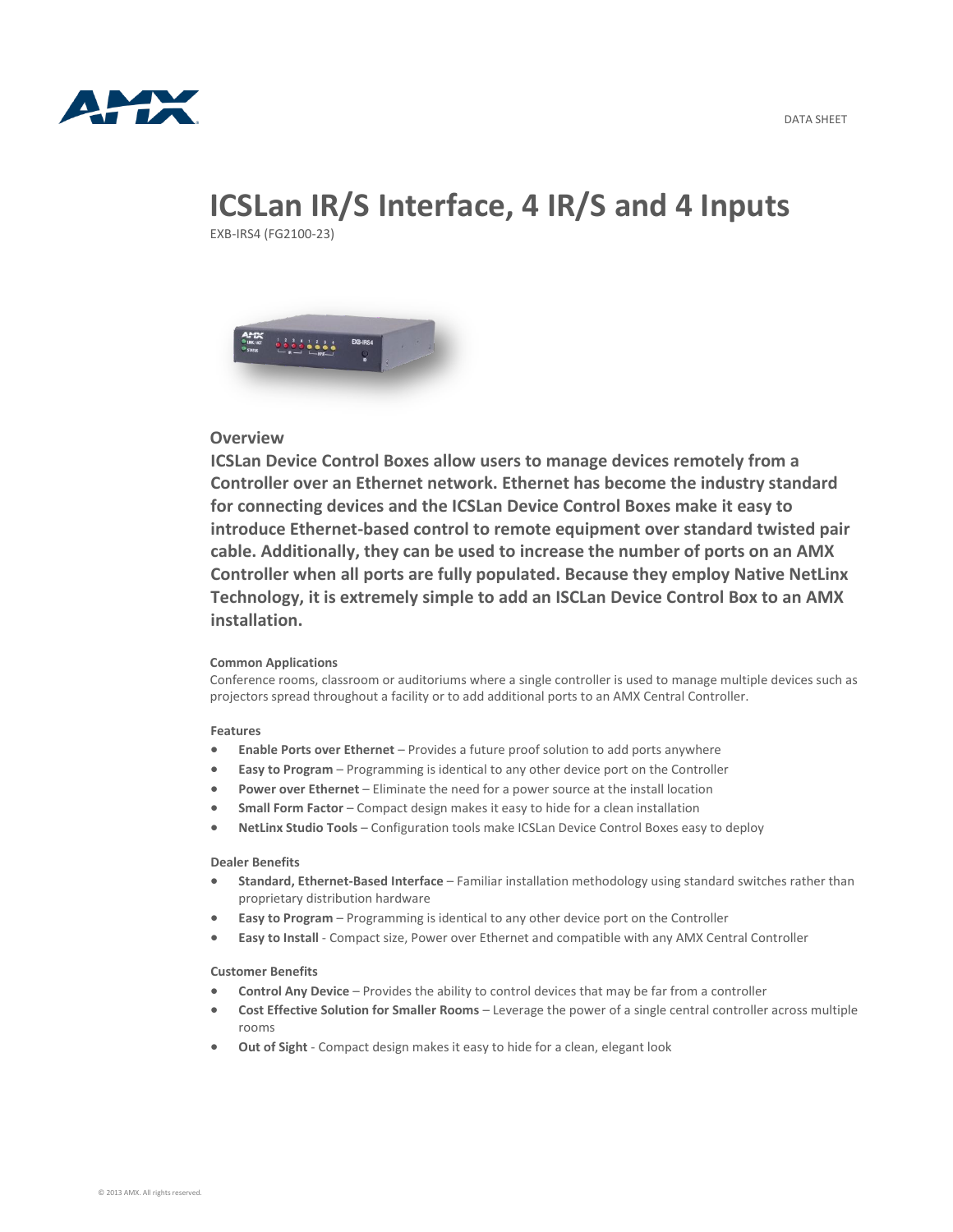## **Specifications**

| <b>GENERAL</b>       |                                                                                                                                                                                                                                |
|----------------------|--------------------------------------------------------------------------------------------------------------------------------------------------------------------------------------------------------------------------------|
| Dimensions (HWD)     | $1''$ x 4 3/8" x 5 1/8" (2.5 cm cm x 11.1 cm x 13.00 cm) (1/4 RU<br>Width x 1 RU Height)                                                                                                                                       |
| Weight               | 1 lb (454 g)                                                                                                                                                                                                                   |
| Power                | PoE Powered - No local Power Supply needed<br>Typical power draw: 1.9 Watts<br>Max power draw: 2.4 Watts                                                                                                                       |
| Operation            | 4 IR / Serial control ports, 20KHz - 1.14MHz<br>4 input ports for sensing contact closure                                                                                                                                      |
| <b>Status LEDs</b>   | 1 Green LED shows connection and power status<br>1 Green LED shows Ethernet Link status and activity<br>4 Red LEDs (1 per IR port) show IR transmit (TX) data activity<br>4 Yellow LEDs (1 per input port) show input activity |
| Connections / Wiring | 1 RI-45 ICS-LAN Ethernet Connector<br>18-Pin 3.5mm captive-screw terminal for I/R ports<br>16-Pin 3.5mm captive-screw terminal for inputs                                                                                      |
| Included Accessories | (1) 6-pin 3.5 mm mini-Phoenix female Input connector<br>$(41 - 5063)$<br>(2) CC-NIRC IR Emitters (FG10-000-11)                                                                                                                 |
| Certifications       | FCC Part 15 Class B<br>C-Tick CISPR 22 Class B<br>VCCI CISPR 22 Class B<br><b>CE EN 55022 Class B</b><br>CB Scheme IEC 60950-1<br>cULus UL 60950-1                                                                             |